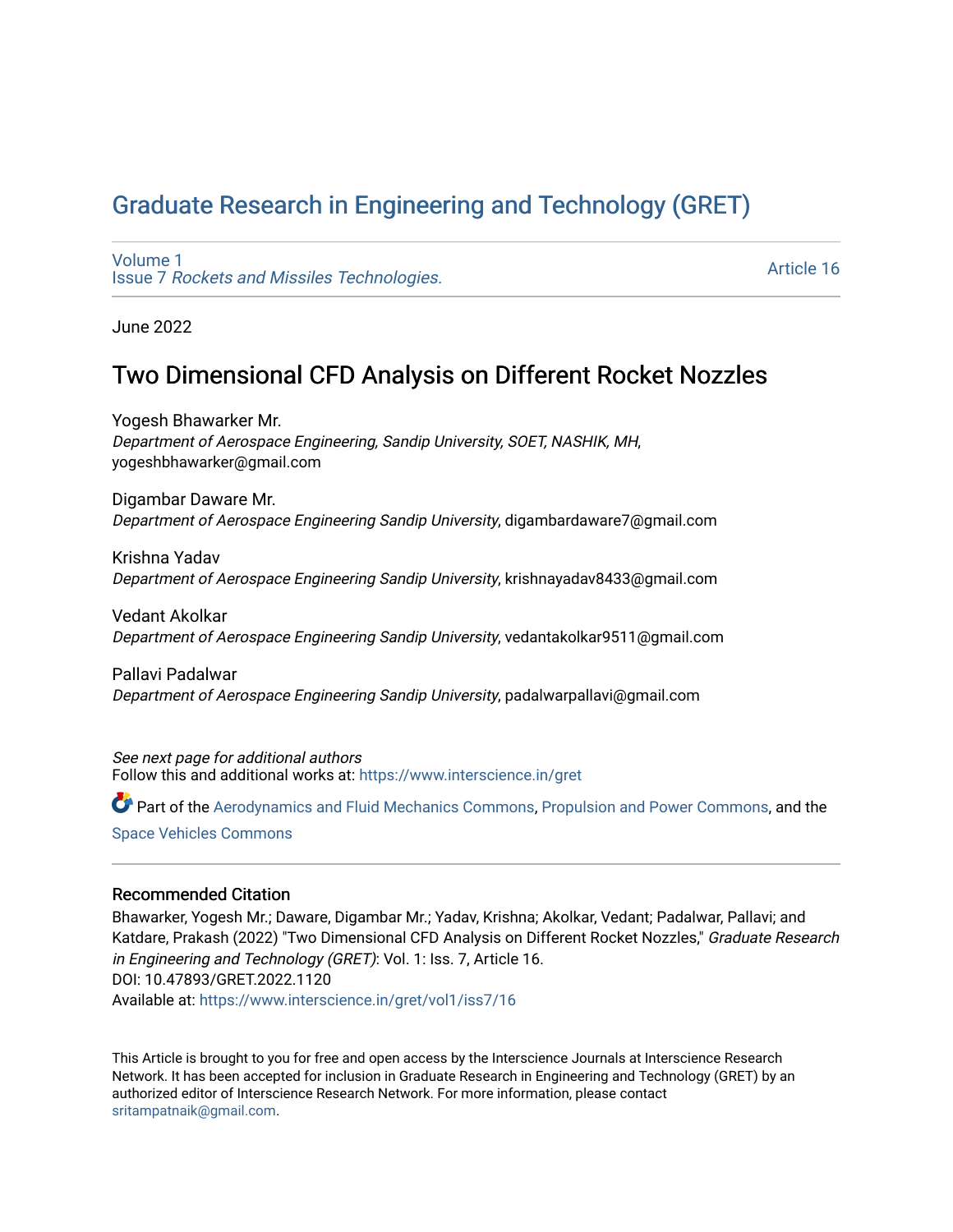# Two Dimensional CFD Analysis on Different Rocket Nozzles

# Authors

Yogesh Bhawarker Mr., Digambar Daware Mr., Krishna Yadav, Vedant Akolkar, Pallavi Padalwar, and Prakash Katdare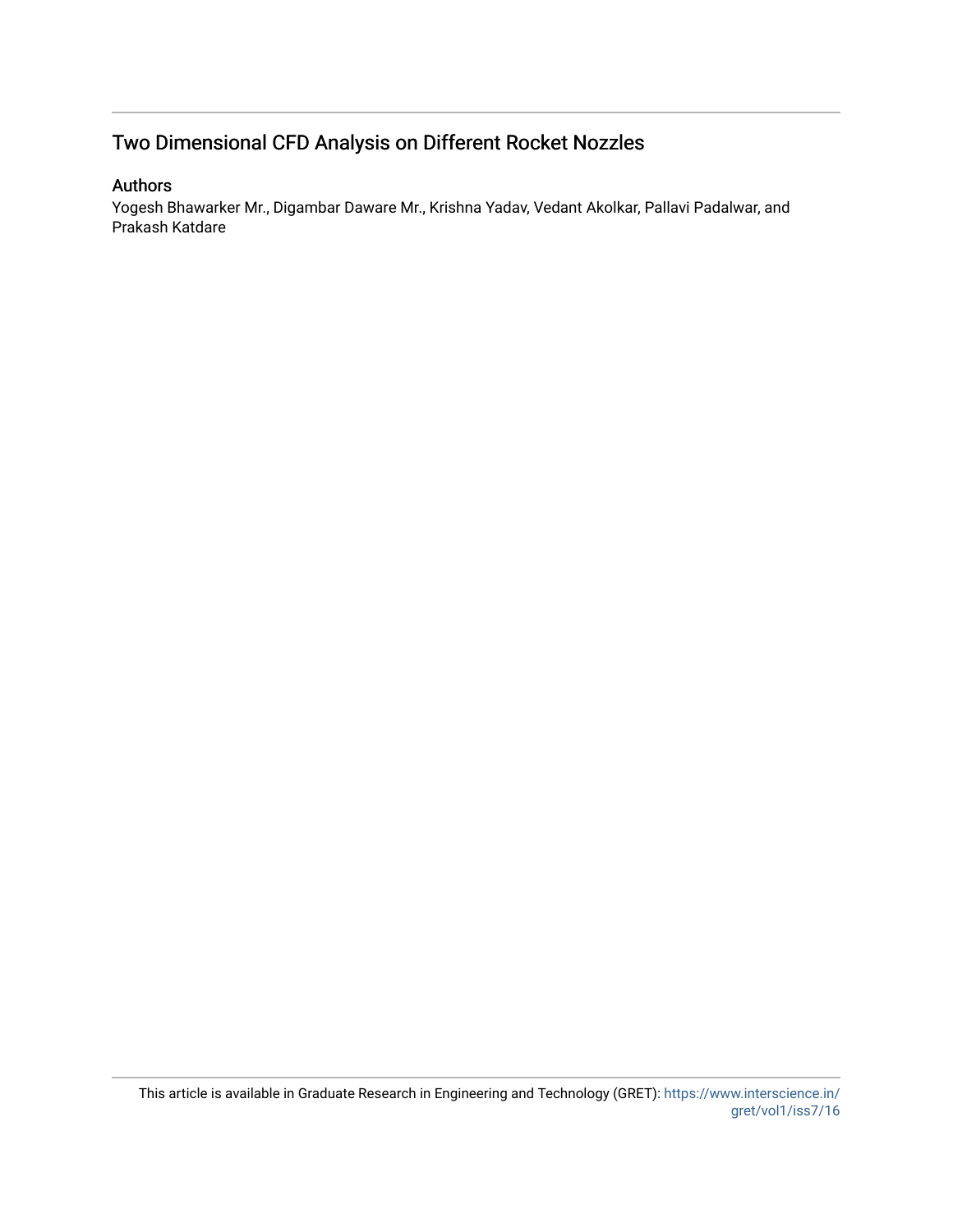# **Two Dimensional CFD Analysis on Different Rocket Nozzles**

Yogesh Bhawarker<sup>1</sup>, Digambar Daware<sup>1</sup>, Krishna Yadav<sup>2</sup>, Vedant Akolkar<sup>2</sup>, Pallavi Padalwar<sup>3</sup>, Prakash Katdare<sup>4</sup>

<sup>1,2,3</sup>Department of Aerospace Engineering, Sandip University, Nashik India

<sup>4</sup>Department of Mechanical Engineering, Sagar Institute of Research and Technology, Bhopal India

Corresponding Author : yogesh.bhawarker@gmail.com

*Abstract***— The reduction of Earth-to-orbit launch costs in conjunction with an increase in launcher reliability and operational Efficiency is the key demands on future space transportation systems, like single-stage-to-orbit vehicles (SSTO). The realization of these vehicles strongly depends on the performance of the engines, which should deliver high performance with low system complexity. Performance data for rocket engines are practically always lower than the theoretically attainable values because of imperfections in the mixing, combustion, and expansion of the propellants. The main part of the project addresses different nozzle concepts with improvements in performance as compared to conventional nozzles achieved by Different Mach numbers, thus, by minimizing losses caused by over- or under expansion. The design of different nozzle shapes and flow simulation is done in gambit and fluent software's respectively for various parameters**

*Keywords- CD- Nozzle, Bell shaped Nozzle, pressure, density, velocity.*

## I. INTRODUCTION

A nozzle is a device designed to control the direction or characteristics of a fluid flow (especially to increase velocity) as it exits (or enters) an enclosed chamber. A nozzle is often a pipe or tube of varying cross sectional area and it can be used to direct or modify the flow of a fluid (liquid or gas). Nozzles are frequently used to control the rate of flow, speed, direction, mass, shape, and/or the pressure of the stream that emerges from them. A jet exhaust produces a net thrust from the energy obtained from combusting fuel which is added to the inducted air. This hot air is passed through a high speed nozzle, a propelling nozzle which enormously increases its kinetic energy. The goal of nozzle is to increase the kinetic energy of the flowing medium at the expense of its pressure and internal energy. Nozzles can be described as convergent (narrowing down from a wide diameter to a smaller diameter in the direction of the flow) or divergent (expanding from a smaller diameter to a larger one). A de Laval nozzle has a convergent section followed by a divergent section and is often called a convergentdivergent nozzle ("con-di nozzle"). Convergent nozzles accelerate subsonic fluids. If the nozzle pressure ratio is high enough the flow will reach sonic velocity at the narrowest point (i.e. the nozzle throat). In this situation, the nozzle is said to be choked.

## II. NOZZLES BASIC REVIEW

A rocket nozzle includes three main elements: a converging section, a throat, and a diverging section. The combustion exhaust gas first enters the converging section. The gas moves at subsonic speeds through this area, accelerating as the cross sectional area decreases. In order to reach supersonic speeds, the gas must first pass through an area of minimum cross sectional area called the throat. From here, the supersonic gas expands through the converging section and then out of the nozzle. Supersonic flow accelerates as it expands. The following are the features of nozzle,

• Nozzle produces thrust.

• Convert thermal energy of hot chamber gases into kinetic energy and direct that energy along nozzle axis.

• Exhaust gases from combustion are pushed into throat region of nozzle.

• Throat is smaller cross-sectional area than rest of engine; here gases are compressed to high pressure.

• Nozzle gradually increases in cross-sectional area allowing gases to expand and push against walls creating thrust.

• Mathematically, ultimate purpose of nozzle is to expand gases as efficiently as possible so as to maximize exit velocity.



# EXPANSION AREA RATIO

Most important parameter in nozzle design is expansion area ratio, e. Fixing other variables (primarily chamber  $presure) \rightarrow only one ratio that optimizes performance$ for a given altitude (or ambient pressure). However, we have to keep in mind that rocket does not travel at only one altitude, so we should know trajectory to select

**Graduate Research in Engineering and Technology (GRET): An International Journal ISSN 2320 – 6632, Volume-1, Issue-7**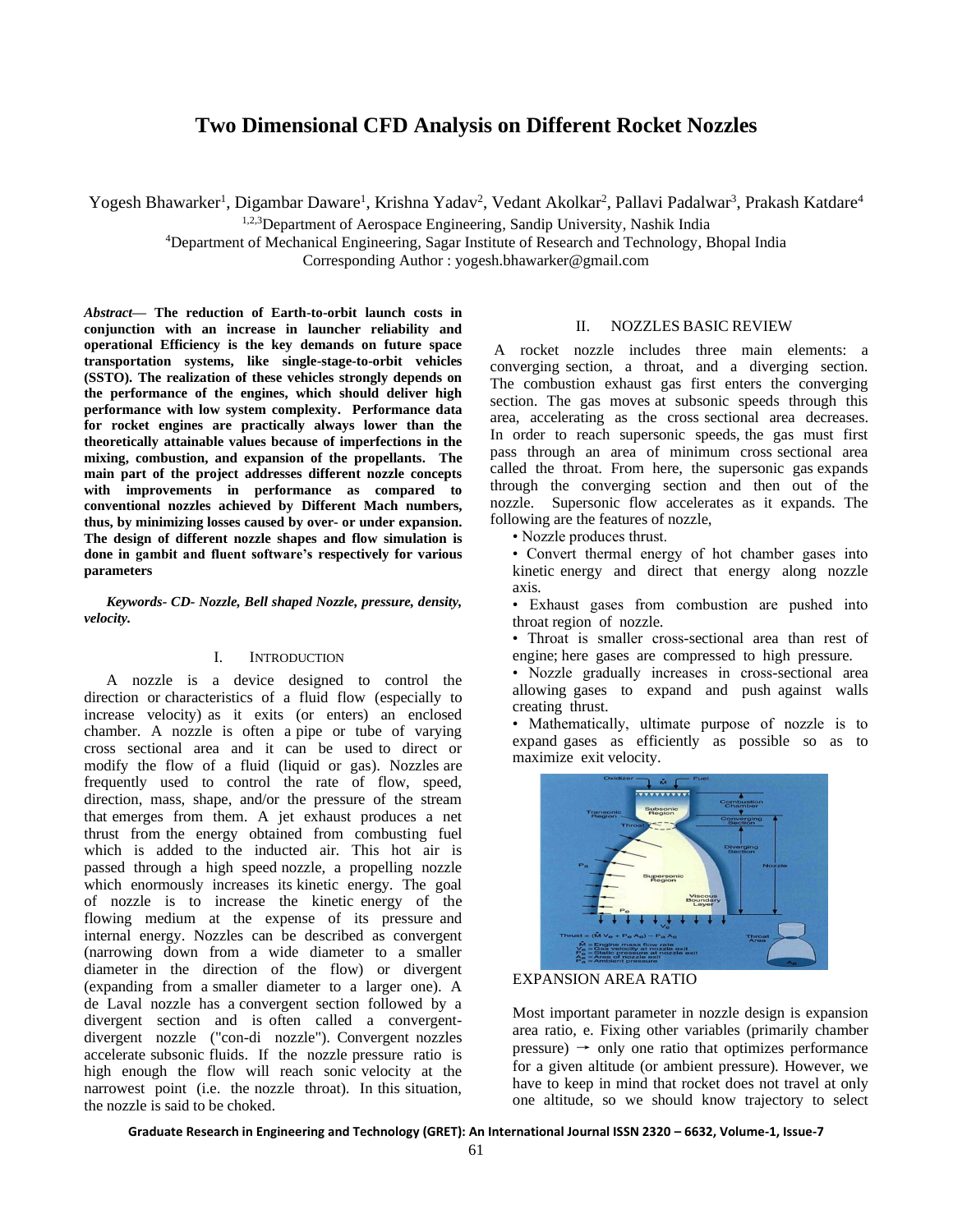expansion ratio that maximizes performance over a range of ambient pressures. Thus variable expansion ratio nozzles are preferred for space travel.

#### III. WHY NOZZLES ARE USED?

Nozzles are frequently used to control the rate of flow, speed, direction, mass, shape, and/or the pressure of the stream that emerges from them. A jet exhaust produces a net thrust from the energy obtained from combusting fuel which is added to the inducted air. This hot air is passed through a high speed nozzle, a propelling nozzle which enormously increases its kinetic energy. The goal of nozzle is to increase the kinetic energy of the flowing medium at the expense of its pressure and internal energy. Convergent nozzles accelerate subsonic fluids. If the nozzle pressure ratio is high enough the flow will reach sonic velocity at the narrowest point (i.e. the nozzle throat).Convergent nozzles accelerate subsonic fluids. If the nozzle pressure ratio is high enough the flow will reach sonic velocity at the narrowest point (i.e. the nozzle throat).

#### IV. WORKING OF ROCKET

A rocket engine, or simply "rocket", is a jet engine that uses only stored propellant mass for forming its high speed propulsive jet. Rocket engines are reaction engines and obtain thrust in accordance with Newton's third law. Since, they need no external material to form their jet, rocket engines can be used for spacecraft propulsion as well as terrestrial uses, such as missiles. Most rocket engines are internal combustion engines, although non-combusting forms also exist. Rocket engines as a group have the highest exhaust velocities, are by far the lightest, but are the least propellant efficient of all types of jet engines. Rocket technology can combine high thrust (mega Newton's), very high exhaust speeds (around 10 times the speed of sound in air at sea level) and very high thrust/weight ratios (>100) simultaneously as well as being able to operate outside the atmosphere, and while permitting the use of low pressure and hence lightweight tanks and structure.

#### V. TYPES OF NOZZLES

Types of nozzles are several types. They could be based on either speed or shape.

A. Based on speed The basic types of nozzles can be differentiated as

• Spray nozzles

• Ramjet nozzles

B. Based on shape The basic types of nozzles can be differentiated as

• Conical

• Bell

• Annular

CONICAL NOZZLES:

• Used in early rocket applications because of simplicity and ease of construction

• Cone gets its name from the fact that the walls diverge at a constant angle

• A small angle produces greater thrust, because it maximizes the axial component of exit velocity and produces a high specific impulse

• Penalty is longer and heavier nozzle that is more complex to build

At the other extreme, size and weight are minimized by a large nozzle wall angle – Large angles reduce performance at low altitude because high ambient pressure causes overexpansion and flow separation

• Primary Metric of Characterization: Divergence Loss

## VI. HOW NOZZLES ARE DESIGNED?

A rocket engine uses a nozzle to accelerate hot exhaust to produce thrust as described by Newton's third law of motion. The amount of thrust produced by the engine depends on the mass flow rate through the engine, the exit velocity of the flow, and the pressure at the exit of the engine. The value of these three flow variables are all determined by the rocket nozzle design. A nozzle is a relatively simple device, just a specially shaped tube through which hot gases flow. Rockets typically use a fixed convergent section followed by a fixed divergent section for the design of the nozzle. This nozzle configuration is called a convergent-divergent, or CD, nozzle. In a CD rocket nozzle, the hot exhaust leaves the combustion chamber and converges down to the minimum area, or throat, of the nozzle. The throat size is chosen to choke the flow and set the mass flow rate through the system. The flow in the throat is sonic which means the Mach number is equal to one in the throat. Downstream of the throat, the geometry diverges and the flow is isentropically expanded to a supersonic Mach number that depends on the area ratio of the exit to the throat. The expansion of a supersonic flow causes the static pressure and temperature to decrease from the throat to the exit, so the amount of the expansion also determines the exit pressure and temperature. The exit temperature determines the exit speed of sound, which determines the exit velocity. The exit velocity, pressure, and mass flow through the nozzle determine the amount of thrust produced by the nozzle.

#### VII. DIFFERENT TYPES OF SOFTWARE USED

We use variety of software to make our work easy, fast and accurate. The software required will be on two categories. They are designing and analysis. Recently we have many types of software for designing. We mainly use three types of software. They are

- CATIA
- Gambit
- ANSYS

# VIII. DIMENSIONS AND BOUNDARY CONDITIONS ASSUMED

CD Nozzle dimensions and boundary conditions Inlet diameter = 69cm

**Graduate Research in Engineering and Technology (GRET): An International Journal ISSN 2320 – 6632, Volume-1, Issue-7**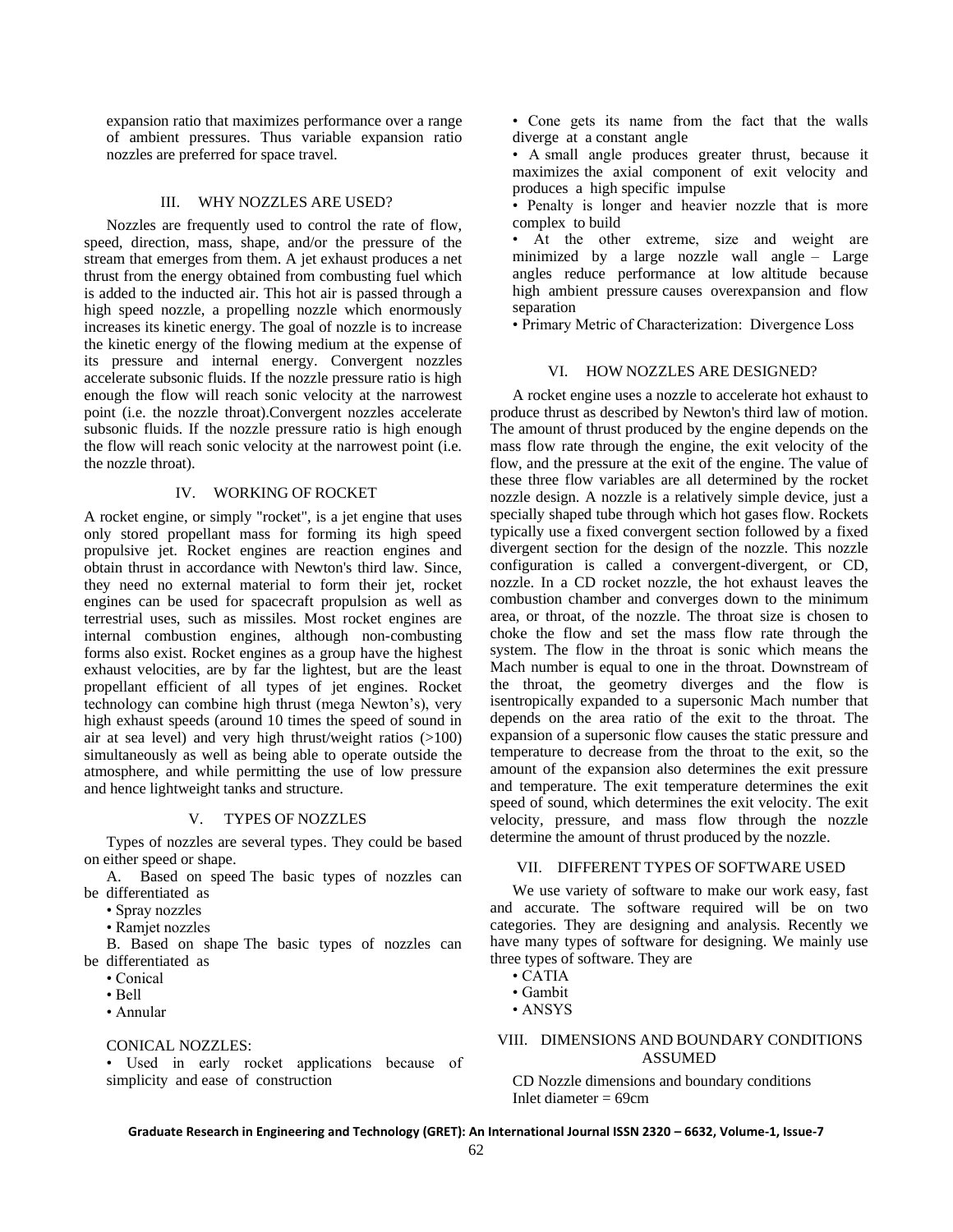Exit diameter = 82cm Inlet pressure = 210000 Pa Temperature =  $300 K$ 

Bell Nozzle dimensions and boundary conditions Inlet diameter = 48cm Exit diameter  $= 68$  cm Inlet pressure = 210000 Pa Total temperature  $= 300K$ 

Double bell Nozzle dimensions and boundary conditions Inlet diameter  $= 48$  cm Exit diameter  $= 91$  cm Inlet pressure = 210000 Pa Total temperature = 300K

Expandable Nozzle dimensions and boundary conditions Inlet diameter  $= 69$  cm Exit diameter  $= 100$  cm Inlet pressure  $= 210000$  Pa Total temperature  $= 300$  K

#### APPLYING BOUNDARY CONDITIONS

Applying boundary conditions indicate that we need to give boundary conditions to each and every face. For example, the inlet has to be given certain conditions like inlet pressure and inlet temperature. Likewise we need to give wall boundary conditions to the top surface. Similarly axis condition should be given to the axis.

#### IX. THE CFD RESULTS

The CFD analysis of a rocket engine nozzle has been conducted to understand the phenomena of subsonic flow through it at various divergent angles. A two dimensional axisymmetric model is used for the analysis and the governing equations were solved using the finite-volume method in ANSYS FLUENT® software. The variations in the parameters like the Mach number, static pressure, turbulent intensity are being analyzed. The phenomena of oblique shock are visualized and the travel of shock with divergence angle is visualized. Computational Fluid Dynamics (CFD) is an engineering tool that assists experimentation. Its scope is not limited to fluid dynamics; CFD could be applied to any process which involves transport phenomena with it. To solve an engineering problem we can make use of various methods like the analytical method, experimental methods using prototypes. The analytical method is very complicated and difficult. The experimental methods are very costly. If any

errors in the design were detected during the prototype testing, another prototype is to be made clarifying all the errors and again tested. This is a time-consuming as well as a cost consuming process. Flow instabilities might be created inside the nozzle due to the formation if shocks which reduce the exit Mach number as well as thrust of the engine. This could be eliminated by varying the divergent angle. Here analysis has been conducted on nozzles with divergent angles and thus change in the external diameter 32, 34, 40, 44, 50, 55. Experimentation using the prototypes of each divergent angle is a costly as well as a time consuming process. CFD proves to be an efficient tool to overcome these limitations. Here in this work the trend of various flow parameters are also analyzed.





Pressure





BELL SHAPED NOZZLE RESULT